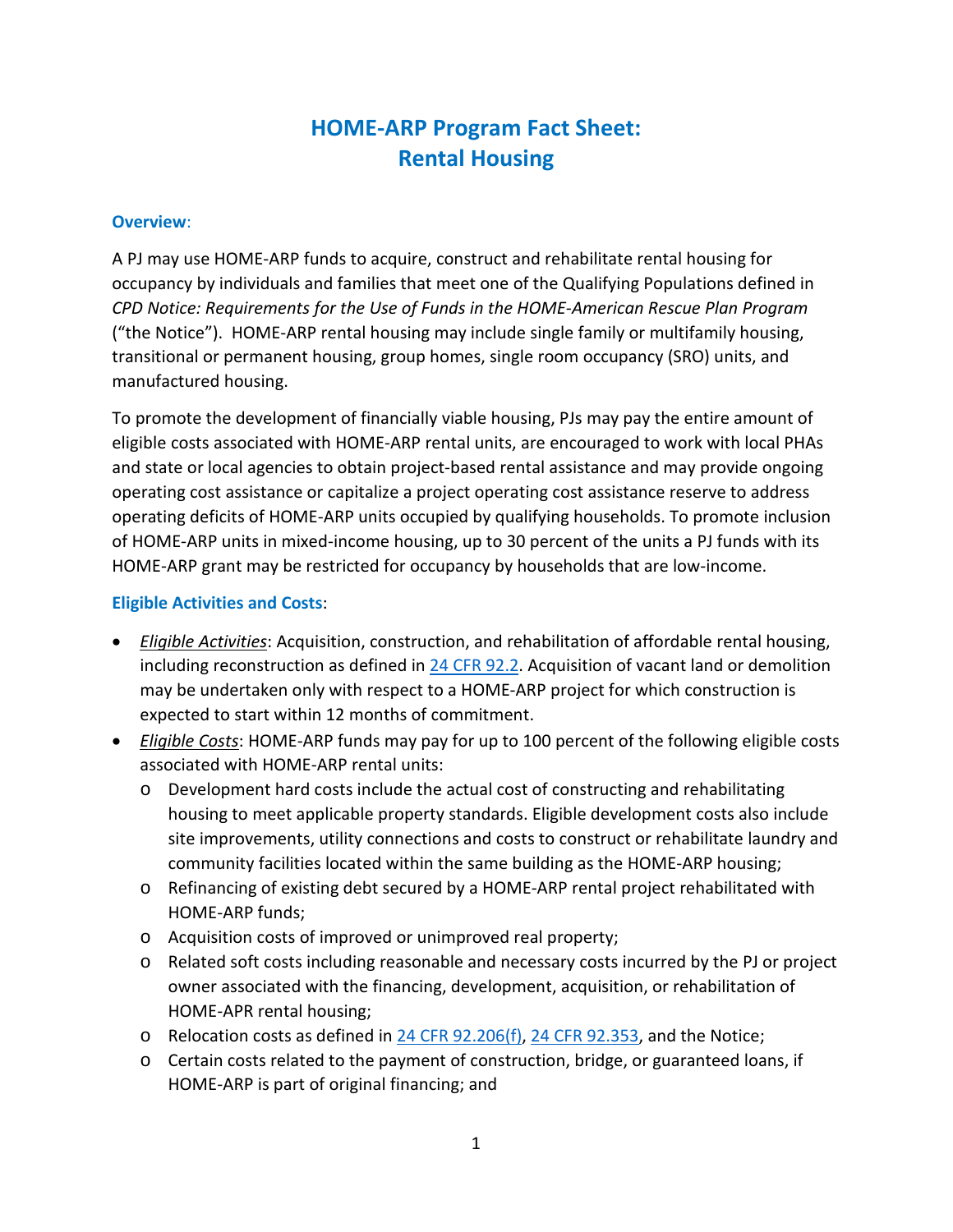o Operating cost assistance, through a capitalized operating reserve or ongoing operating cost payments, for HOME-ARP units restricted for occupancy by qualifying households.

## **Beneficiary Requirements**:

- *Eligible Beneficiaries:* HOME-ARP funds must primarily benefit individuals and families that meet one of the qualifying populations defined in the Notice. However, not more than 30 percent of the total number of rental units assisted with HOME-ARP funds may be occupied by low-income households as defined in 24 CFR 92.2.
- *Household Income*: The following income requirements apply to HOME-ARP households:
	- o *Qualifying Households*: At initial occupancy and each subsequent year during the minimum 15-year compliance period, the PJ must use the definition of annual income at 24 CFR 5.609 and the process described in the Notice to determine the household's contribution to rent.
	- o *Low-Income Households*: The PJ must use the definition of annual income at 24 CFR 5.609 and the process described in the Notice to examine the household's income at initial occupancy and each subsequent year during the minimum 15-year compliance period to determine the household's ongoing income eligibility and applicable contribution to rent.
- *Tenant Contribution to Rent*: A qualifying household may not contribute to rent more than is affordable based on the PJ's determination of the household's income.

### **Project Requirements**:

- *Targeting and Occupancy*: Not less than 70 percent of the total number of rental units a PJ assists with HOME-ARP funds must be restricted to occupancy by households that are qualifying households at the time of the household's initial occupancy. Not more than 30 percent of the total number of rental units assisted with HOME-ARP funds by the PJ may be restricted for occupancy by low-income households. A household that met the definition of one or more qualifying populations at initial occupancy remains a qualifying household throughout their period of occupancy irrespective of changes in income or whether they continue to meet a qualifying population definition (e.g., no longer qualify as homeless after being admitted to a HOME-ARP unit).
- *Property Standards*: HOME-ARP rental units must comply with all rental property standards required in 24 CFR 92.251 paragraphs (a), (b), (c)(1) and (2), (e), and (f).
- *Minimum Compliance Period*: HOME-ARP rental units must comply with the HOME-ARP rental requirements for a minimum of 15 years, irrespective of the amount of HOME-ARP funds invested in the project or the activity undertaken. If a project-based rental assistance Housing Assistance Payments (HAP) contract is awarded to a HOME-ARP rental project, the minimum compliance period is the greater of 15 years or the term of the HAP contract.
- *Rent Limitations*: HOME-ARP establishes rent limitations for units restricted for qualifying households and units restricted for low-income households as follows: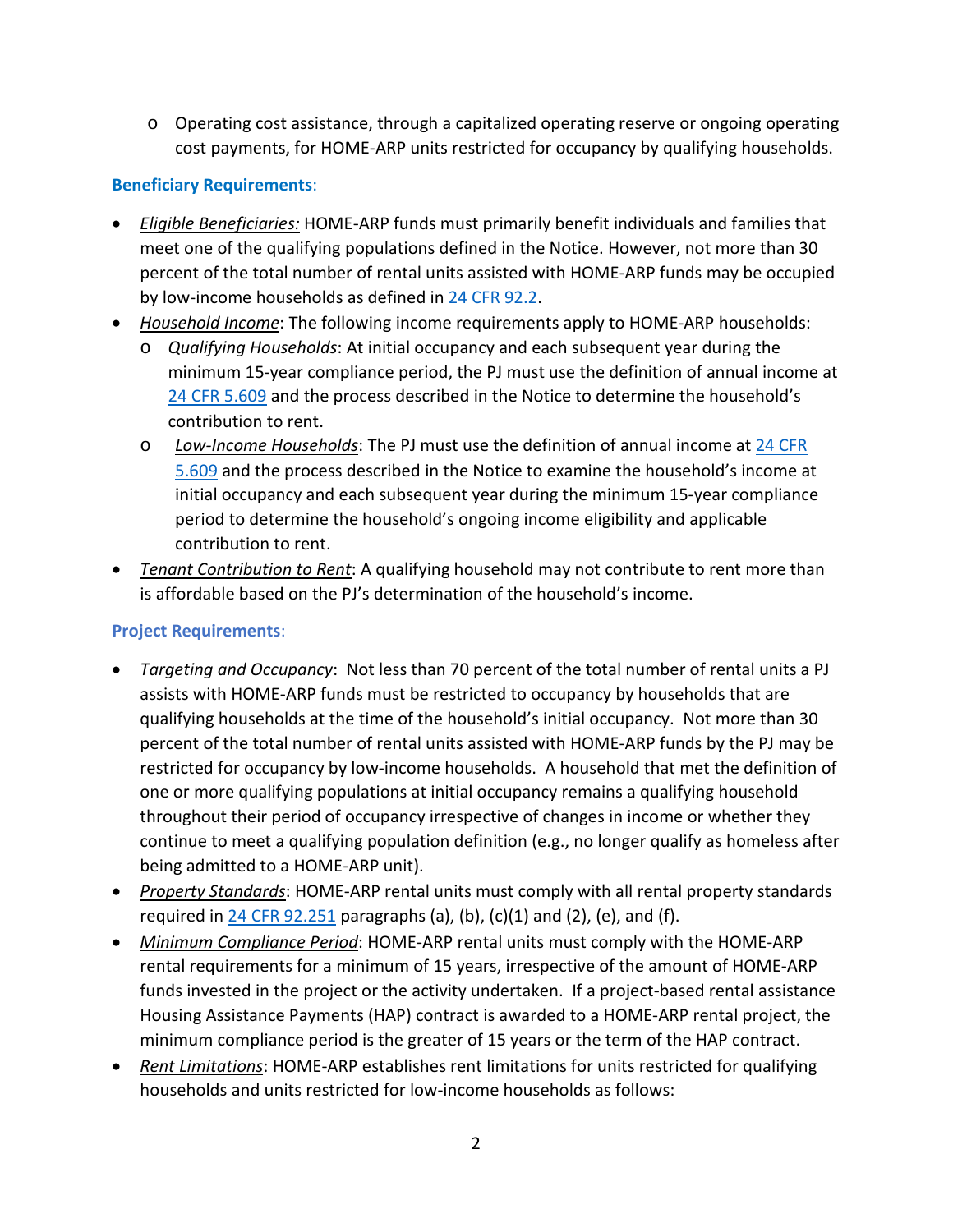- o *Units Restricted for Occupancy by Qualifying Households*: The HOME-ARP rent may not exceed 30 percent of the adjusted income of a household whose annual income is equal to or less than 50 percent of the median income for the area, as determined by HUD (i.e., Low HOME Rents).
- o *Units Restricted for Occupancy by Low-Income Households:* HOME-ARP rental units restricted for low-income households must comply with the rent limitations at 24 CFR 92.252(a).
- o *Additional HOME-ARP Unit Limitations, if applicable*:
	- Federal/State Project-Based Rental Subsidy: A HOME-ARP unit that receives Federal or state project-based rental subsidy may charge the rent allowable under the rental subsidy program.
	- Single Room Occupancy Units (SRO): If an SRO unit has both sanitary and food preparation facilities, the maximum HOME-ARP rent is based on the zero-bedroom fair market rent. If the SRO unit only has sanitary facilities, the maximum HOME-ARP rent is based on 75 percent of the zero-bedroom fair market rent.
- *Changes in Income and Over Income Households*: A PJ must take action to address overincome households occupying HOME-ARP units as follows:
	- o *Qualifying Households*: A qualifying household whose annual income at the time of recertification is above 50 percent of median income for the area but below 80 percent of median income for the area must pay the rent specified in 24 CFR 92.252(a).
	- o *Low-Income Households*: A low-income household whose income is above 80 percent of the median income for the area must pay rent that complies with  $24$  CFR 92.252(i)(2).
- *Lease and Tenant Protections*: Each household that occupies a HOME-ARP assisted unit must execute a lease that complies with the tenant protection requirements prescribed in the Notice.
- *Master Leasing and Use of a HOME-ARP Sponsor:* A HOME-ARP sponsor a nonprofit organization that provides housing or supportive services to qualifying households – may execute a lease for a HOME-ARP unit or a master lease for multiple units in a project. The HOME-ARP sponsor may then sublease the HOME-ARP rental unit to a qualifying household.
- *Coordinated Entry and Project-Specific Waitlists*: On a project-by-project basis, a PJ must decide whether a project owner may use a Continuum of Care's (CoC) Coordinated Entry (CE), a CoC's CE and other referral sources, or a project-specific waitlist to select qualifying households for HOME-ARP units restricted for occupancy by qualifying households. A project owner must use a project-specific waitlist to select low-income households to occupy units restricted for occupancy by low-income households.

## **Oversight and Management**:

A PJ is responsible for the day-to-day management and oversight of its HOME-ARP program including but not limited to the following: